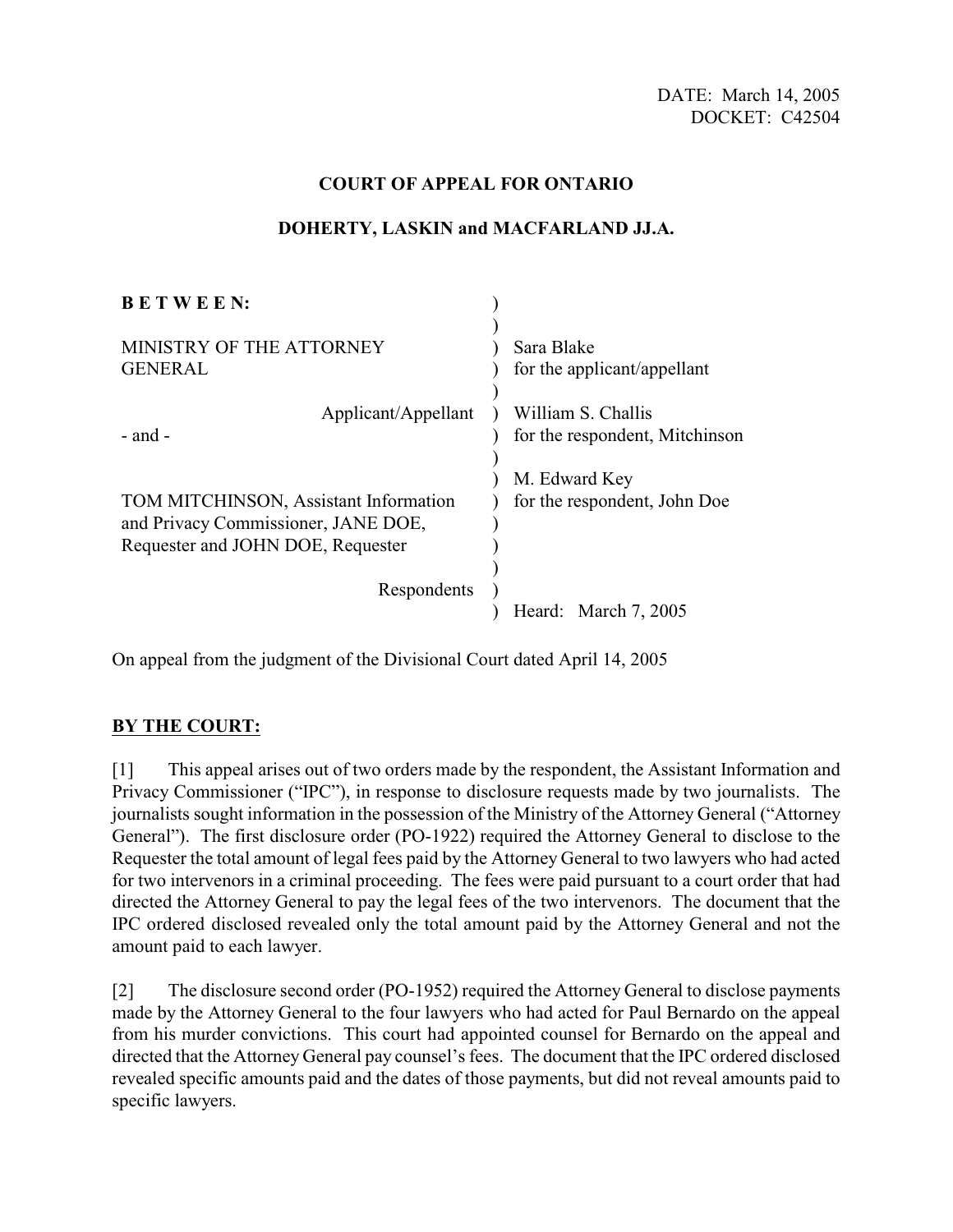#### Page: 2

[3] The Attorney General unsuccessfully challenged the orders by way of judicial review. He then appealed to this court pursuant to leave to appeal granted by a panel of this court.

- [4] There are three issues:
	- was the information ordered disclosed protected by client/solicitor privilege and, therefore, not disclosable pursuant to s. 19 of the *Information and Protection of Privacy Act*, R.S.O. 1990, c. F.31 (the *Act*)?;
	- was the information referred to in the documents "personal information" within the meaning of the *Act* and, if so, was it disclosable pursuant to s. 21(1)(f) of the *Act*?; and
	- should counsel for the IPC be allowed to address the merits of the first two issues raised by the appellant?

[5] After the court heard submissions from counsel for the Attorney General on all three issues, it asked counsel for the IPC to make submissions as to his entitlement to address the merits of the solicitor/client issue. The court was concerned with the propriety of counsel for the IPC defending the merits of the decision made by the IPC on a judicial review application. After counsel for the IPC had made his submissions on the issue, the court retired to consider the matter.

[6] The court concluded that the appeal by the Attorney General failed on its merits on the first two issues without the need to hear submissions from the respondents. Consequently, it is unnecessary for the court to determine whether counsel for the IPC should be allowed to address the merits of the first two issues. The court indicated that the appeal would be dismissed with reasons to follow. These are those reasons.

# **The client/solicitor issue:**

[7] The IPC decided that information concerning the amounts paid for legal fees by the Attorney General pursuant to the court orders was not subject to client/solicitor privilege. In reaching that conclusion, he drew a distinction between facts which were not protected by the privilege and communications about facts which could be protected by the privilege. He placed the amount paid for legal fees by the Attorney General into the former category.

[8] Subsequent to the decision of the IPC, the Supreme Court of Canada released its reasons in *Maranda v. LeBlanc* (2003), 232 D.L.R. (4th) 14. Those reasons address the question of whether information as to the amount of fees paid is sheltered under the client/solicitor privilege. LeBel J., for the majority, eschewed the distinction between communications and facts. The Divisional Court had the benefit of *Maranda* in considering the application for judicial review from the decision of the IPC. The reasons of Carnwath J., dismissing the application, review the analysis in *Maranda* in some detail and apply that analysis to the information the IPC ordered disclosed.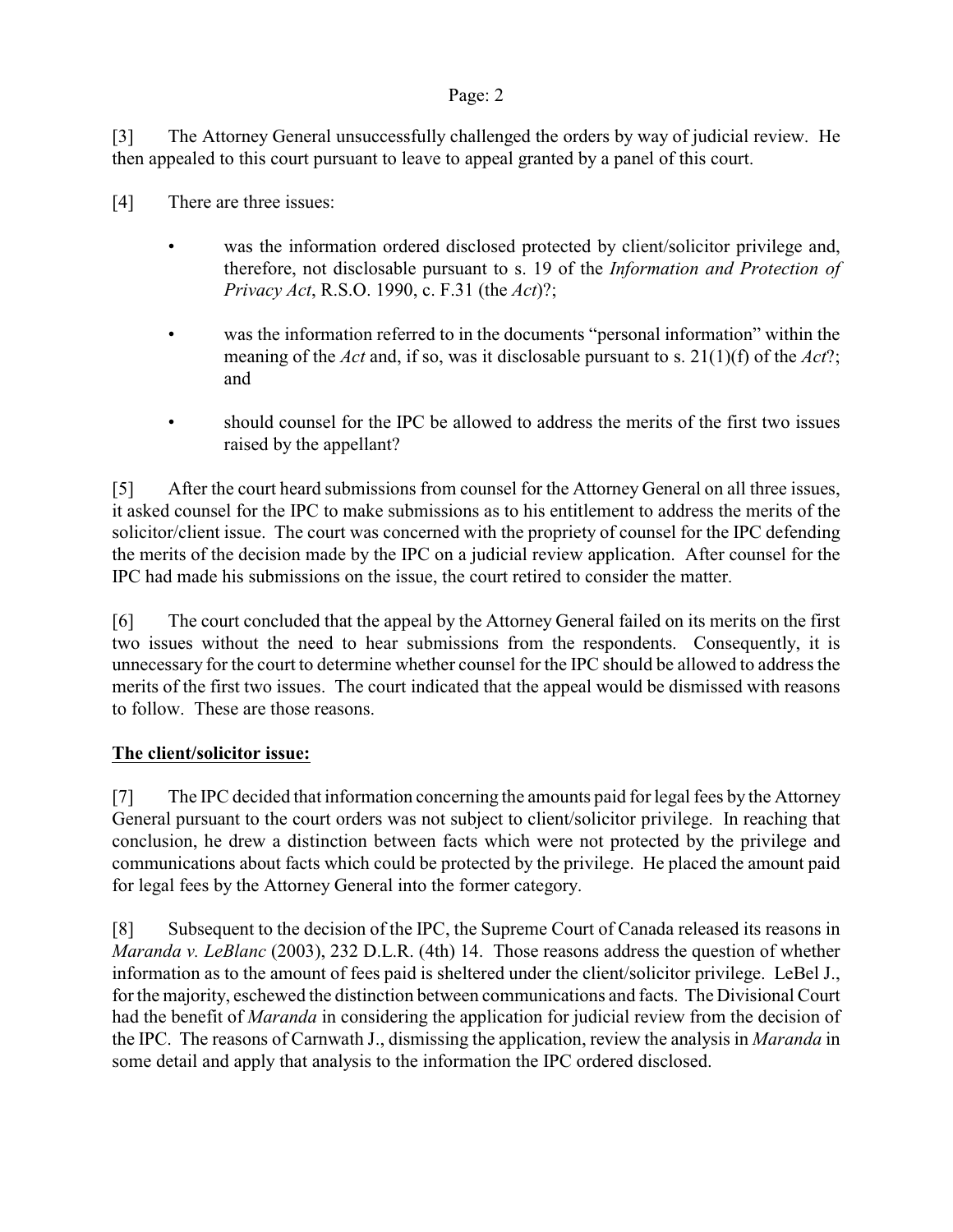#### Page: 3

[9] We are in substantial agreement with the reasons of Carnwath J. Assuming that *Maranda v. LeBlanc, supra*, at paras. 31-33 holds that information as to the amount of a lawyer's fees is presumptively sheltered under the client/solicitor privilege in all contexts, *Maranda* also clearly accepts that the presumption can be rebutted. The presumption will be rebutted if it is determined that disclosure of the amount paid will not violate the confidentiality of the client/solicitor relationship by revealing directly or indirectly any communication protected by the privilege.

[10] *Maranda* arose in the context of a challenge to a search warrant issued in a criminal investigation. The court stresses the importance of the client/solicitor privilege in the criminal law context and the strength of the presumption that information relating to elements of that relationship should be treated as protected by the privilege in circumstances where the information is sought to further a criminal investigation that targets the client.

[11] While we think the context in which information is sought may be relevant to whether it is protected by the client/solicitor privilege, we accept for the purposes of this appeal, that in the present context one should begin from the premise that information as to the amount of fees paid is presumptively protected by the privilege. The onus lies on the requester to rebut that presumption.

[12] The presumption will be rebutted if there is no reasonable possibility that disclosure of the amount of the fees paid will directly or indirectly reveal any communication protected by the privilege. In determining whether disclosure of the amount paid could compromise the communications protected by the privilege, we adopt the approach in *Legal Services Society v. Information and Privacy Commissioner of British Columbia* (2003), 226 D.L.R. (4th) 20 at 43-44 (B.C.C.A.). If there is a reasonable possibility that the assiduous inquirer, aware of background information available to the public, could use the information requested concerning the amount of fees paid to deduce or otherwise acquire communications protected by the privilege, then the information is protected by the client/solicitor privilege and cannot be disclosed. If the requester satisfies the IPC that no such reasonable possibility exists, information as to the amount of fees paid is properly characterized as neutral and disclosable without impinging on the client/solicitor privilege. Whether it is ultimately disclosed by the IPC will, of course, depend on the operation of the entire *Act*.

[13] We see no reasonable possibility that any client/solicitor communication could be revealed to anyone by the information that the IPC ordered disclosed pursuant to the two requests in issue on this appeal. The only thing that the assiduous reader could glean from the information would be a rough estimate of the total number of hours spent by the solicitors on behalf of their clients. In some circumstances, this information might somehow reveal client/solicitor communications. We see no realistic possibility that it can do so in this case. For example, having regard to the information ordered disclosed in PO-1952, we see no possibility that an educated guess as to the amount of hours spent by the lawyers on the appeal could somehow reveal anything about the communications between Bernardo and his lawyers concerning the appeal.

[14] The Divisional Court did not err in holding that the IPC correctly concluded that the information ordered disclosed was not subject to client/solicitor privilege.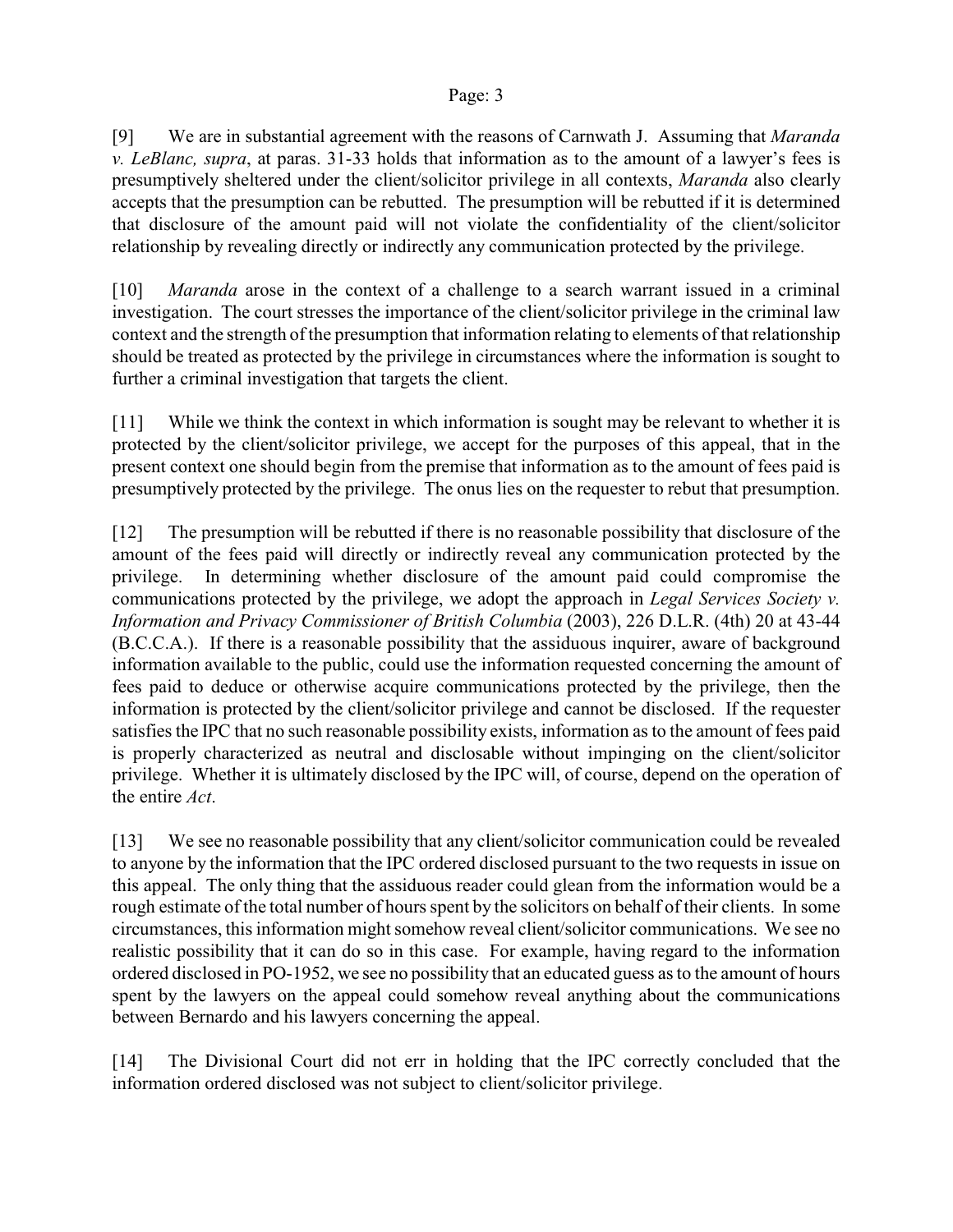# **The interpretation of the relevant provisions of the** *Act***:**

[15] Counsel for the Attorney General argues that the interpretation of the *Act* by the IPC is subject to a correctness standard of review except insofar as the interpretation relates to statutory provisions that involve a balancing of competing interests. She submits that the interpretation of balancing provisions is subject to a reasonableness standard of review.

[16] This submission is contrary to previous decisions of the court which have subjected the IPC's interpretation of the statute to a reasonableness standard of review: see e.g. *Ontario (Workers Compensation Board) v. Ontario (Information and Privacy Assistant Commissioner)* (1998), 164 D.L.R. (4th) 129 at 139-40 (Ont. C.A.). Counsel for the Attorney General submits, however, that the previous authorities from this court are contrary to more recent standard of review jurisprudence in the Supreme Court of Canada: see *Monsanto Canada Inc. v. Ontario (Superintendent of Financial Services)* (2004), 242 D.L.R. (4th) 193 at 201-204 (S.C.C.).

[17] We need not decide whether the prior cases from this court imposing a reasonableness standard of review on decisions by the IPC turning on the interpretation of the *Act* have been overtaken by the more recent and more general standard of review jurisprudence from the Supreme Court of Canada. We will assume in keeping with the Attorney General's submissions, that the interpretation of the words "personal information" in s. 2(1) of the *Act* is subject to review on a correctness standard as is the interpretation of the provisions in s. 21(3) of the *Act*. We will further assume that the information sought in both requests amounted to personal information as that phrase is defined in the s. 2(1) of the *Act*.

[18] Assuming the information was personal information, we think the IPC was correct in holding that none of the provisions in s. 21(3) applied to the information sought in either request. Specifically, the fees paid to the lawyers by the Attorney General pursuant to the court orders could not be construed as information relating "to eligibility for social service or welfare benefits", or information relating to "the determination of benefit levels" (see s.  $21(3)(c)$ ). The payments made by the Attorney General had nothing to do with eligibility for anything, nothing to do with social services or welfare benefits, and nothing to do with the determination of any level of benefit.

[19] We are also satisfied that information as to the total amount paid for legal fees did not in anyway describe the finances of the clients to whom the legal services had been provided (s. 21(3)(f)). The clients had nothing to do with the payment of the fees by the Attorney General and the amount revealed nothing about their finances. Lastly, as the amounts disclosed did not relate to payments to any specific lawyer, disclosure of those amounts did not constitute disclosure of the lawyer's finances.

[20] Counsel for the Attorney General accepted that if none of the provisions in s. 21(3) applied, disclosure could be made if that disclosure did not "constitute an unjustified invasion of personal privacy" (s. 21(1)(f)). Counsel further accepted that this assessment is subject to review on a reasonableness standard. As we discern virtually no interference with anyone's personal privacy by the disclosure of this information, we cannot say that the decision of the IPC was an unreasonable one.